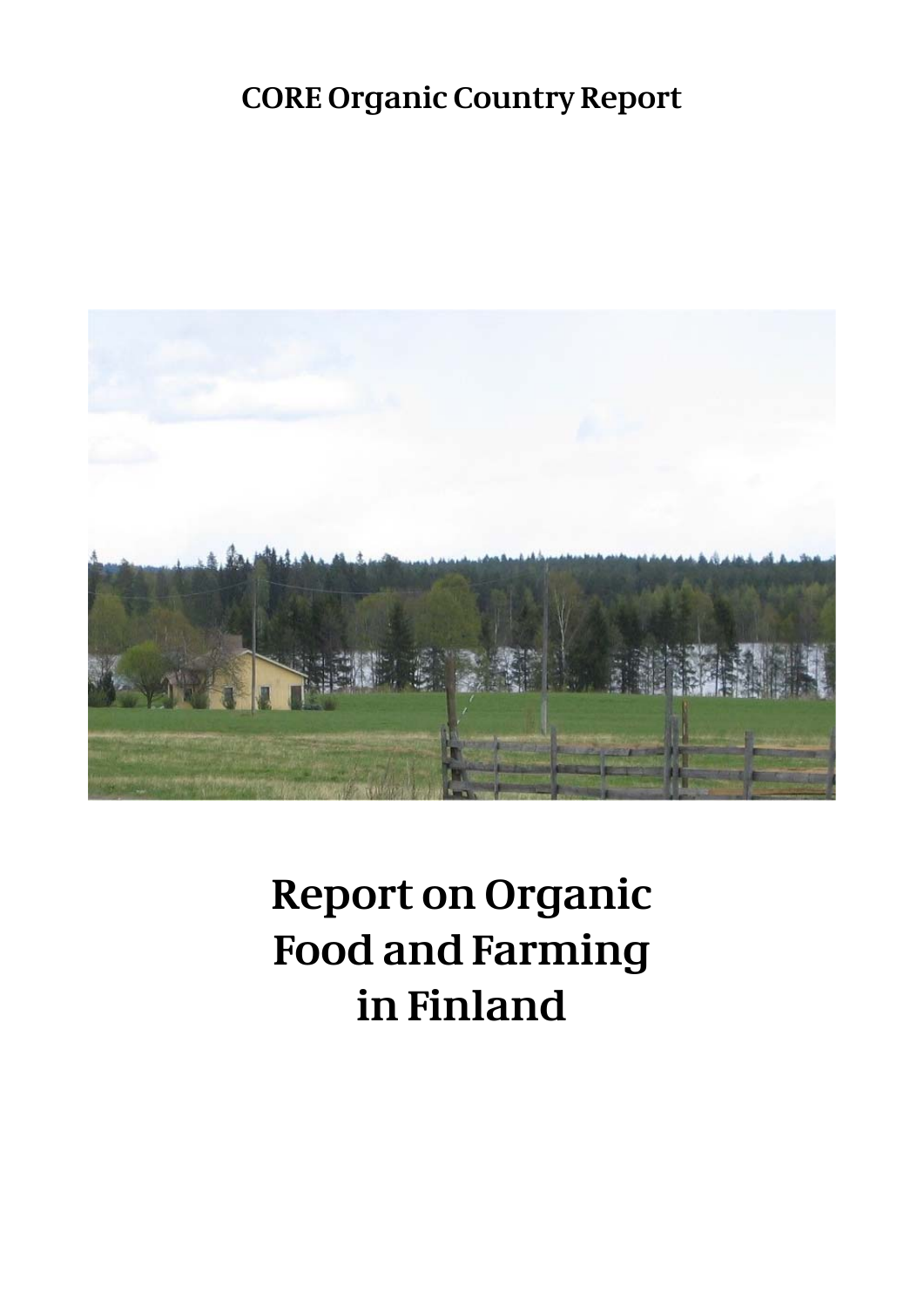*April 5, 2006*

*Prepared by: Ministry of Agriculture and Forestry, Agri-Food Research, Department of Agriculture Arja Nykänen and Markku Järvenpää*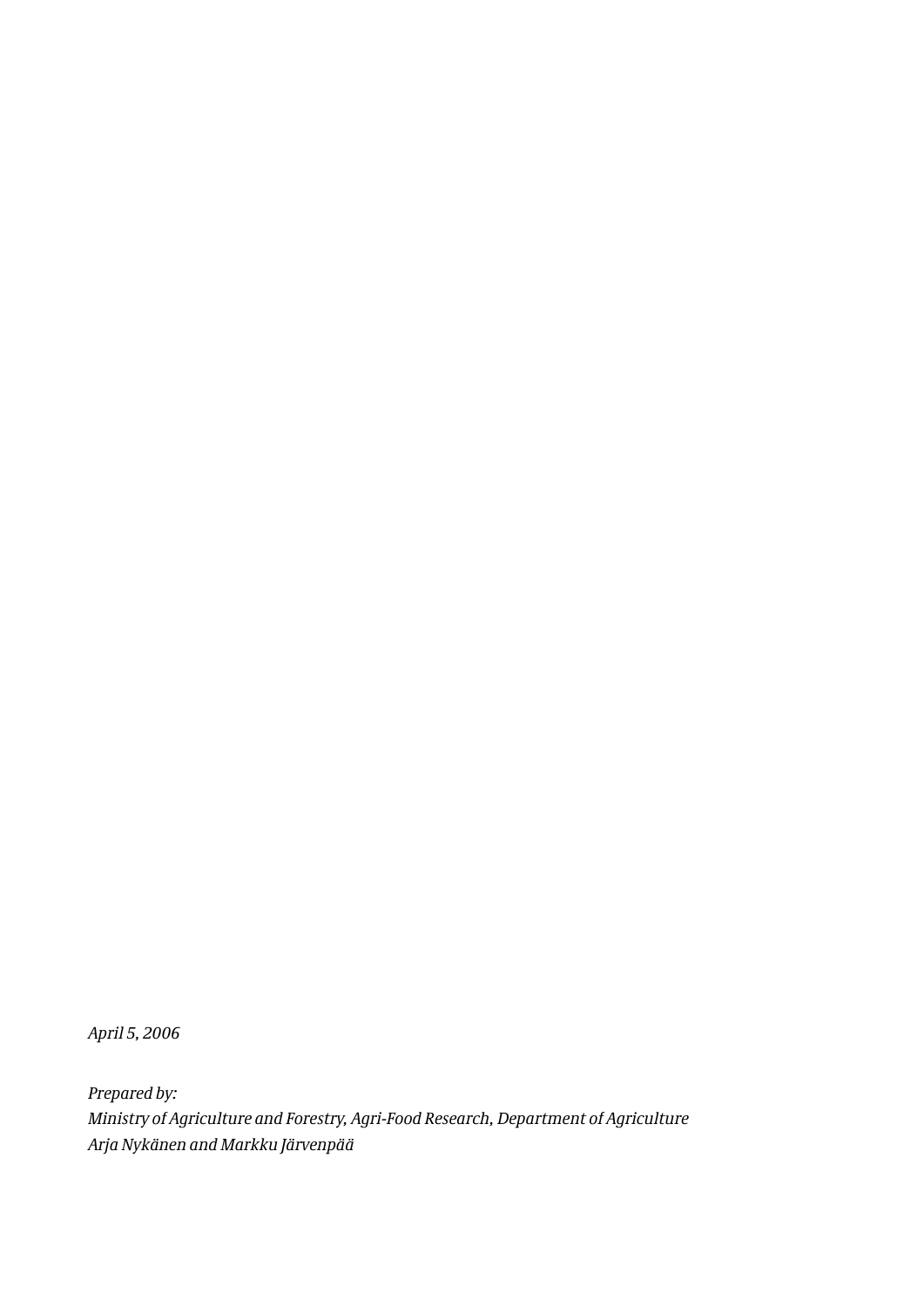# **Contents**

| $\mathbf{1}$            | <b>History</b>                                    | 48 |
|-------------------------|---------------------------------------------------|----|
| $\overline{\mathbf{2}}$ | Overview of organic farming in Finland            | 49 |
| 2.1                     | Organisation                                      | 50 |
| 2.1.1                   | MTT Agrifood Research Finland                     | 50 |
| 2.1.2                   | University of Helsinki                            | 52 |
| 2.1.3                   | University of Joensuu                             | 53 |
| 2.1.4                   | National Consumer Research Centre                 | 53 |
| 2.1.5                   | VTT Technical Research Centre of Finland          | 53 |
| 2.1.6                   | Work Efficiency Institute (TTS Institute)         | 54 |
| 2.1.7                   | Financing                                         | 54 |
| 2.1.8                   | Coordination and planning of the research         | 54 |
| 2.1.9                   | Main stakeholder organisations                    | 55 |
| 3                       | <b>Research programmes</b>                        | 55 |
| 4                       | Financing                                         | 56 |
| 5                       | <b>Research facilities</b>                        | 58 |
| 6                       | Initiation of research and stakeholder engagement | 59 |
| 7                       | Selection criteria and evaluation procedures      | 60 |
| 8                       | <b>Utilisation of research</b>                    | 60 |
| 9                       | Scientific education and research schools         | 60 |
| 10                      | Literature                                        | 62 |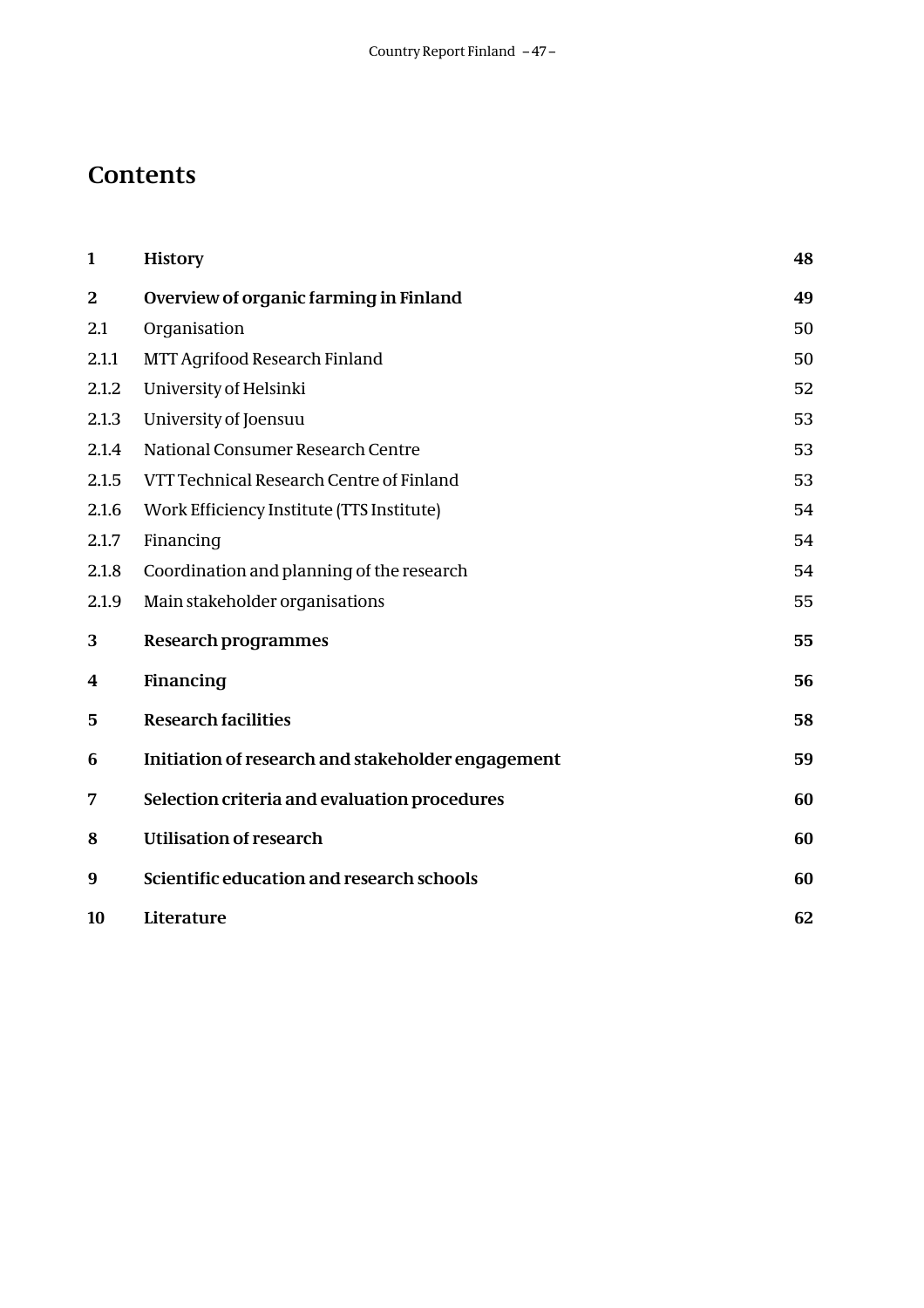## **1 History**

Traces of the first form of organic agriculture, Natural Agriculture of the Life Reform Movement, can also be found in Finland in the 1910s. First experiments with biodynamic farming were carried out and the first farm was started in 1927. The Finnish Biodynamic Society was founded in 1946. Biochemist and Professor A.I. Virtanen can, however, be considered as the pioneer of organic farming of Finland. During the 1930s, Virtanen developed the AIV-System, a cultivation method that included crop rotation with intensive red clover leys and pastures and bread grains. Silage was made of clover based leys using a new method, where the idea was to decrease the acidity of the clover silage rapidly to under pH 4 with mineral acids in order to preserve the silage properly. Professor Virtanen was awarded with the Nobel Prize of chemistry in 1945 for this ingenious method, on which the silage making in northern conditions is still founded. At his time, Professor Virtanen was known as one of the world's leading biochemists and especially as researcher of biological nitrogen fixation.

The interest in research on organic farming grew in the beginning of the 1980s. In 1980, an extensive seven-year-project started in cooperation between several institutions investigating the possibility to improve the efficiency of nitrogen fixation and utilisation of nitrogen fertilisers and cow manure. Two extensive comparative projects began in 1982: (1) conventional and organic cropping systems at Suitia, University of Helsinki and (2) self-sufficient crop rotation and cropping system by the Agricultural Research Centre of Finland at its regional research stations.

In September 1985, the Partala Centre for Rural Development for research on organic farming was founded in Juva. The University of Helsinki, Juva municipality and some other organisations belonged to this Partala association, as it is called nowadays. Partala experimental farm was integrated into the MTT Agricultural Research Centre of Finland in 1990. MTT Partala and Karila in nearby town Mikkeli were joined together in 1996 to the MTT Research Station of Ecological Production. Partala research station and later MTT/Ecological Production has coordinated research on Organic Food and Farming in Finland since 1990. It has launched three research programmes, which have covered the whole organic sector from soil issues to food processing and markets, as well as social issues. Professor Artur Granstedt from Sweden was nominated as professor for organic farming research in Partala for 5 years in 1993, and he influenced strongly the research programmes of Organic Food and Farming at that time.

MTT Ecological Production established 'The Finnish Research Network on Organic Agri-Food Systems' (ReNOAF), together with other stakeholders in 2000 and has coordinated this network ever since. Funding directed especially for research programmes on Organic Food and Farming (OF&F) was addressed for the first time in Finland in 2003, when the Ministry of Agriculture and Forestry launched its first research programme on Organic Food and Farming, based on the priorities prepared in the ReNOAF. National research seminars were also organised by MTT Ecological Production.

The Partala Research Station will be closed down in September 2006. The lands of the Partala Research Station will remain under organic farming research, but all personnel will move to the Mikkeli Research Station to work in close connection with the Ruralia Institute of the University of Helsinki. The reason for this decision was to improve efficiency by having a better critical mass of researchers by putting more people to work together and by concentrating the resources.

At the University of Helsinki, the Mikkeli Institute for Rural Research and Training (Ruralia Institute Mikkeli Unit), a neighbour of MTT Ecological Production, got started in 1988. Organic production has been one of its priorities from the very beginning. It has concentrated on further training and development activities. It has, for example, educated all advisors and teachers for organic farming since 1991. Developing activities have covered the processing and marketing of food, plant protection and animal welfare. In 2000, the only academic educational programme for Organic Food and Farming was started there. This Eco Studies – project (see Chapter 9) has been under way at the Ruralia Institute Mikkeli Unit of the University of Helsinki since 2001. The project consists of scientific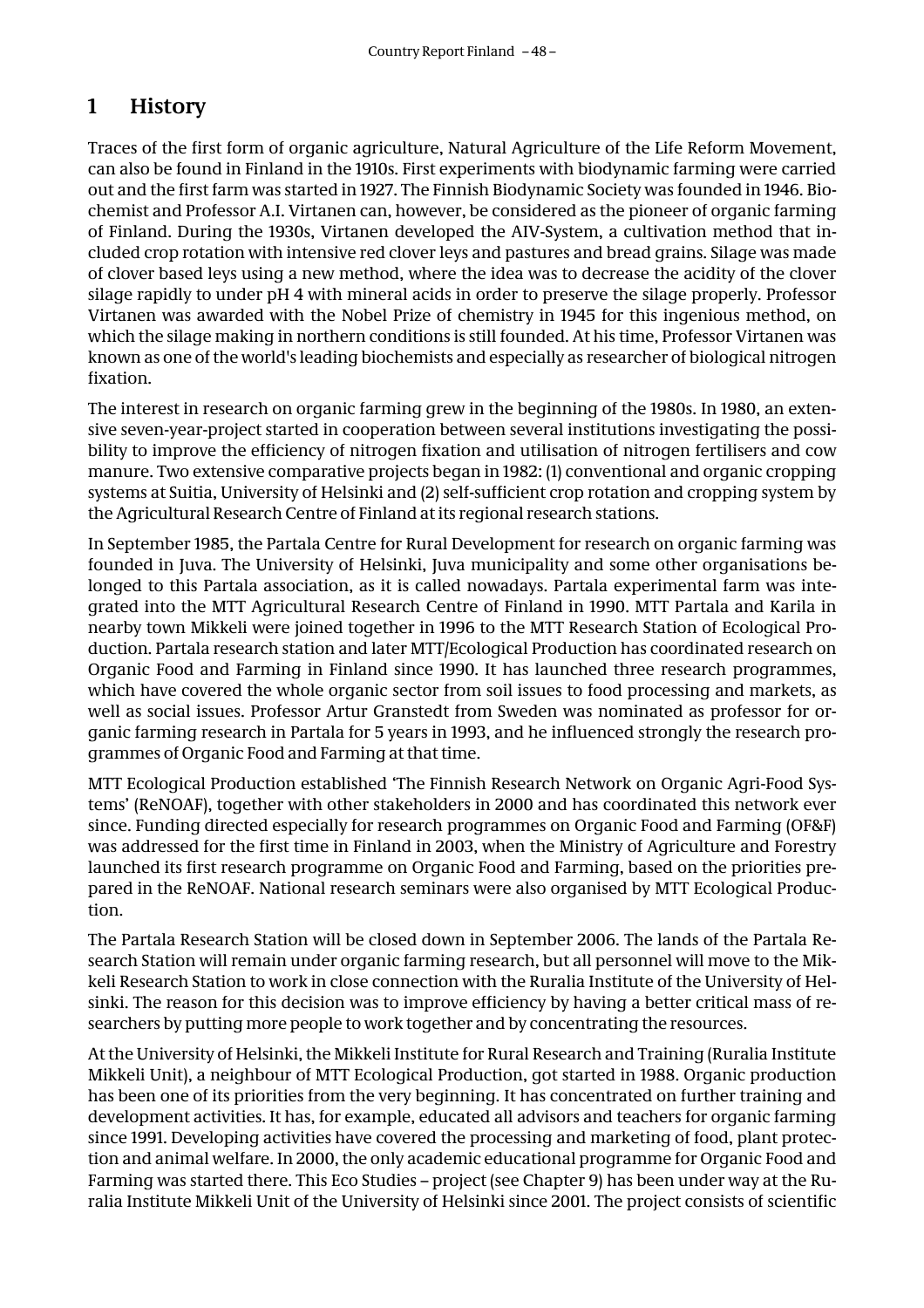research and university level study entities. Studies in the organic agri-food systems study programme are available for university students and through the Open University for all who are interested in the field. It provides opportunities to join the European and Nordic study programmes, too.

Organic production, marketing and consumption of organic products are also studied in Finland at the other departments of the MTT Agrifood Research and University of Helsinki, the University of Joensuu, the National Consumer Research Centre, the VTT Technical Research Centre, the National Veterinary and Food Research Institute and the Work Efficiency Institute.

#### **Milestones in Finnish Organic Food and Farming research**

- 1910 First experiments in Organic Food and Farming
- 1985 Partala Centre for Rural Development for research on organic farming established
- 1988 Mikkeli Institute for Rural Research and Training got started
- $\textcolor{red}{\bullet}$  1990 Partala integrated into the Agricultural Research Centre of Finland MTT
- 1991 Research Programme on Organic Production of the Agricultural Research Centre of Finland started, running 1992-1995
- 1993 Professor Artur Granstedt was nominated a professor for organic farming research in Partala for five years
- 1994 Updating of the Research Programme for 1995-1997
- 1997 Research Programme on Organic Food and Farming 1998- 2002
- 2000 The Finnish Research Network on Organic Agri-Food Systems established
- 2000 Eco Studies project, the only academic educational programme for Organic Food and Farming started
- 2003 Research Programme on Organic Food and Farming of the Ministry of Agriculture and Forestry started
- 2004 Professorship for animal welfare established by the Department of Clinical Veterinary Medicine and the Ruralia Institute of Helsinki University
- 2005 Professorship for ecological plant production established by MTT Mikkeli and Ruralia Institute of Helsinki University

# **2 Overview of organic farming in Finland**

Organic farming started in Finland already in the 1910s, but organic acreage was very small until the early 1990s, when the Ministry of Agriculture and Forestry first started subsidizing farmers for conversion to organic farming. Today 7 % of the Finnish arable area is certified organic area, which totals 148,000 hectares. It is noteworthy that this is all arable land and almost 40% is under cereals. This results in a relatively high production of organic cereals in Finland, especially oats. Finland is the largest source of organic oats in Europe. In 2004, the average organic area (including conversion area) per farm was 33.2 hectares. The average size of organic farms is thus five percent larger than the average size of all farms in Finland.

About 45% of the organic farms practice animal production. Therefore, it is quite surprising that there were only 386 farms with certified organic animal production in 2004. There are two main reasons for this: converting the animals to organic production is not a prerequisite for the conversion or for receiving production aids for organic farming, and the market for organic animal products is still quite undeveloped. In 2005, a new payment scheme for organic animal farms was introduced, which led to a clear increase in the number of organic animal farms.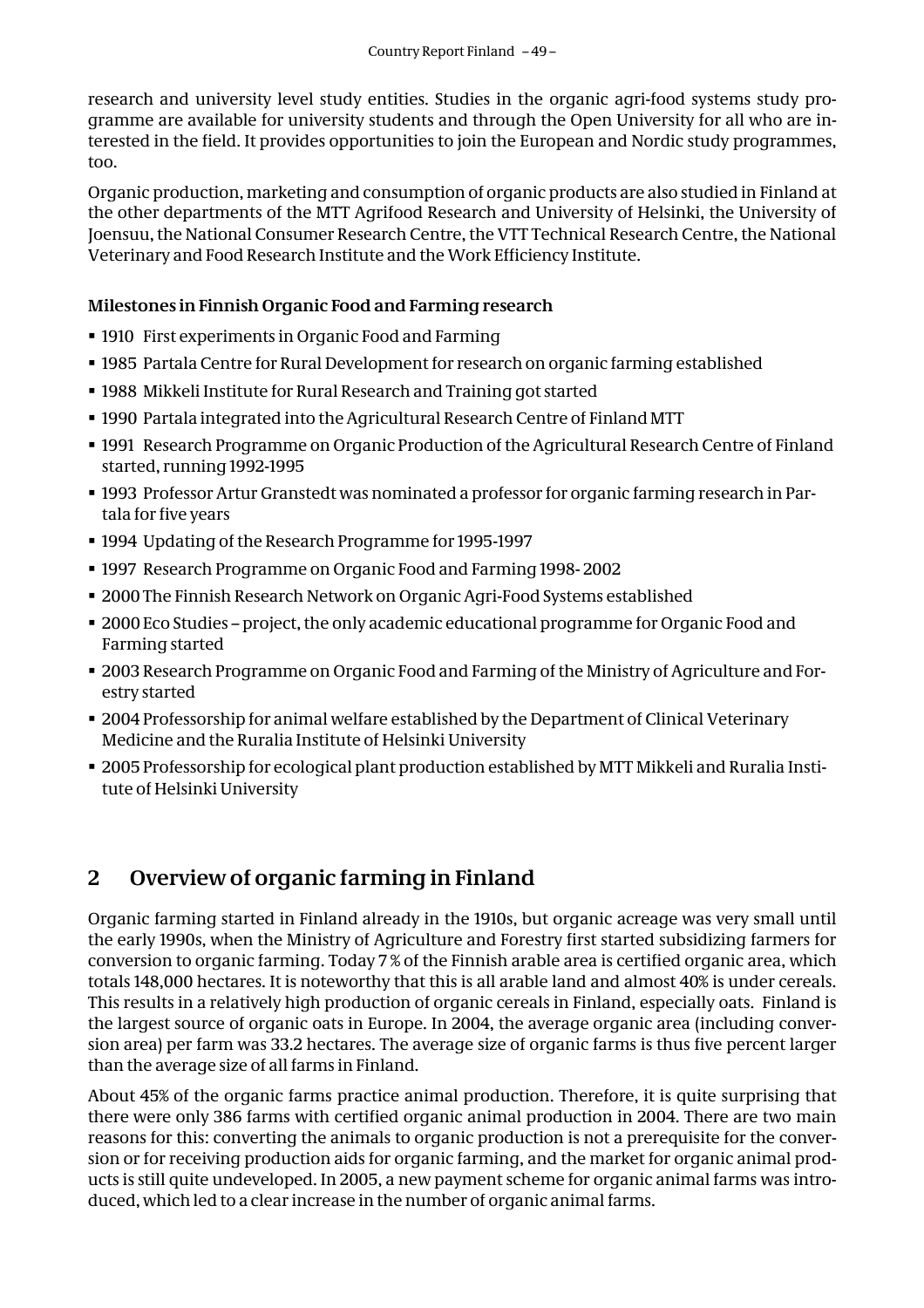In 2004, 47% of the certified animal farms had dairy cows, 40% beef cattle, 12% sheep or goats, 14% poultry and 4% pigs. Egg production is increasing rapidly at the moment, while there is still very little pork production.

In 1990, the first dairy started to process organic milk, and in 2005, four dairies were processing organic milk. The product range includes low fat milk, cheese, yoghurt, cream and - also popular – traditional Finnish sour milk products. Organic meat markets have been the most difficult to establish. Price premiums are low and even the supply has been very small so far.

The organic food market is relatively well-developed, representing a Western European average level where the market share of organic food is estimated at about 1.5%. Most of the organic food is sold through mainstream supermarkets.

#### **2.1 Organisation**

#### **2.1.1 MTT Agrifood Research Finland**

MTT Agrifood Research Finland is the largest research institute in Finland and one of the largest institutes in the Nordic countries, carrying out agricultural and food research, plus economic and environmental research related to agriculture. MTT Agrifood Research Finland is an expert body operating under the Finnish Ministry of Agriculture and Forestry. It produces and disseminates scientific research information, as well as develops and promotes the transfer of new technology for the agriculture and food sector as a whole.

#### **Ecological Production Research Unit**

Research on organic production at the **Ecological Production Research Unit**<sup>1</sup> focuses on nutrient economy and production techniques. Research on local food and the recycling of nutrients promotes the sustainability of food economy. The research topics include nutrient management with a focus from soil ecology to the field scale, farm and food system levels, cultivation techniques for arable and horticultural crops, legume based grassland farming, environmental effects and marketing of Organic Food and Farming.

#### **Agricultural Engineering Research Unit**

The Agricultural Engineering Research Unit $^2$  deals with the technology of organic farming. Typical fields of research are the replacement of environment, stressing technologies by environment supporting and appropriate technologies. Emphasis is laid on support of practical farming by development and adoption of technology according the objectives of organic farming principles. Tests and verification are carried out through the application of new technology on the organic fields of the Agricultural Engineering Research Farm "Kourla". In animal production, both new buildings and adoption of old production buildings are studied to meet the needs of animal welfare and landscape architecture, in accordance with organic farming principles.

<sup>&</sup>lt;sup>1</sup> MTT Agrifood Research Finland, Ecological Production, Arja Nykänen, FIN - 50600 Mikkeli http://www.mtt.fi/english/research/environment/ecological.html

 $^2$ MTT Agrifood Research Finland, Agricultural Engineering Research, Dr. Winfried Schäfer, FIN - 03400 Vihti, . http://www.mtt.fi/english/research/technology/mat.html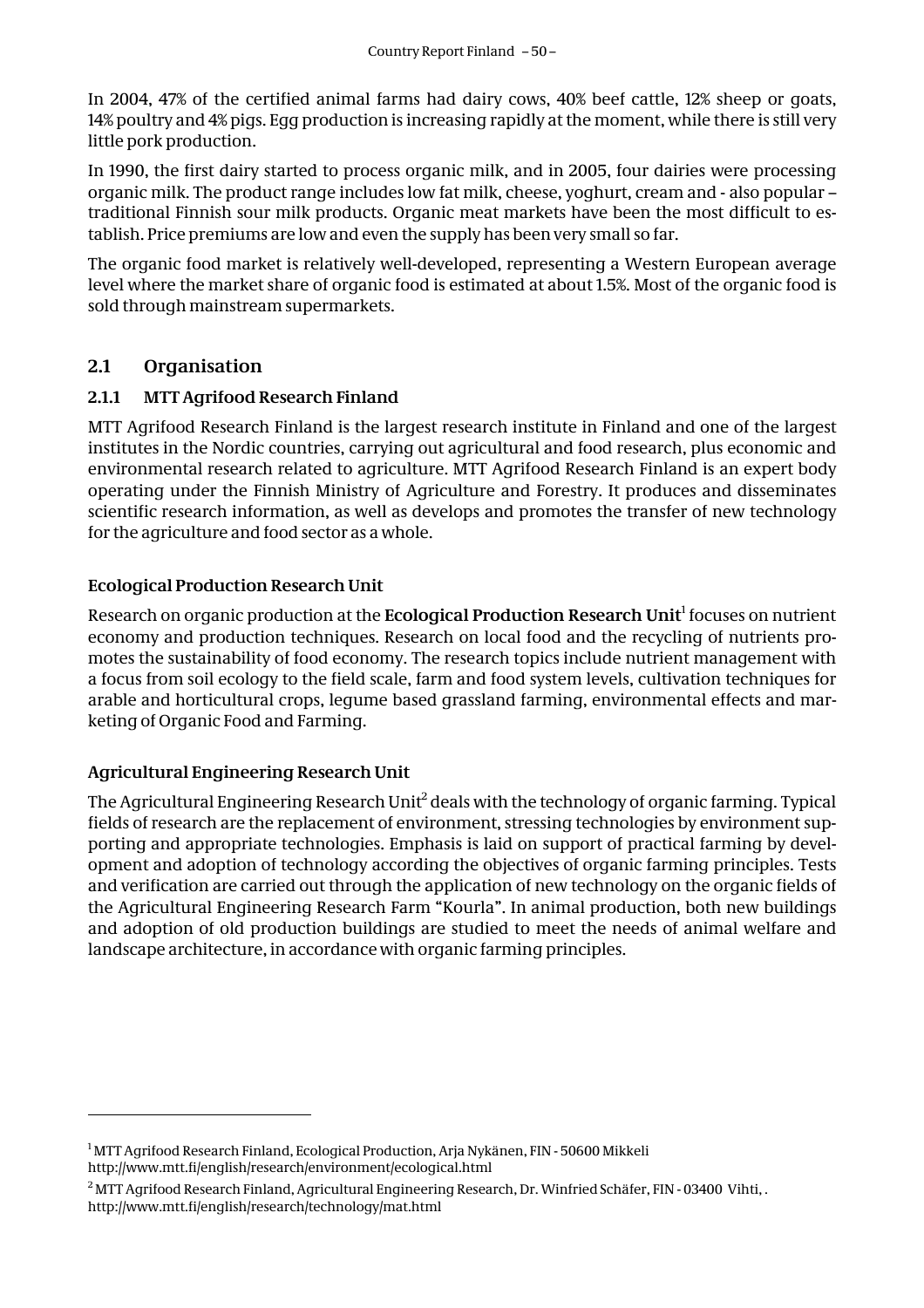#### **Animal Nutrition**

Animal Nutrition Research $^3$  is focused on the use of grass as ruminant feed, grass silage, supplementary feeding and nutritional physiology of both ruminants and monogastrics. The study of animal behaviour and the production environment is on the increase as well.

#### **Swine Research**

Swine Research<sup>4</sup> focuses on the nutrition, feeding and management of pigs. The nutritional value of different types of feeds and study of the nutritional requirements of pigs at different stages of production is evaluated. The Unit also investigates the effects of nutrition and feeding on gut health and meat quality of pigs and studies how management influences the performance, as well as behaviour of pigs. Pig nutrition research supports the development of pig breeding methods.

#### **Economic Research**

Economic Research $^5$  produces and disseminates scientific economic research related to organic farming, commodity markets, corresponding agricultural and environmental policies. Organic farming has been studied by employing the farm accountancy data from the Finnish FADN network. Learning effects related to the adoption of organic farming technology have been investigated. Studies have given insight into technical efficiency and environmental friendliness of the organic farming strategy compared to conventional farming. For comparison of eco-efficiency, variables capturing both positive and negative environmental impacts of farming practices, such as indicators for biodiversity and excessive nutrient surplus, have been used. Furthermore, an environmental economic modelling tool, entitled *Regional Agro-Economic Model* (RegAE), has been developed for examining the links between economy and the environment in organic production. Implications for agri-environmental policies adopted have been identified. On commodity markets, interaction and functionality of the food chain have been investigated with a special emphasis on municipal decision makers´ and consumers´ understandings of and attitudes to organic food. Quality and responsibility issues, as well as alternative food chains such as local and organic foods have been studied.

#### **Plant Protection Research**

 $\overline{a}$ 

Plant Protection Research<sup>6</sup> concentrates on harmful diseases, pests and weeds in organic production. National weed surveys have been made both in spring cereals and on pea plantations. Biology and control of perennial weeds (e.g. *Cirsium arvense, Sonchus arvensis, Elymus repens*) have been studied to meet the requirements of organic production, too. Potato late blight (*Phytophthora infestans*) as the most serious potato disease has been studied with the aim of controlling this with cultivation strategies and bio-control. The severity, prevalence and possible ways for bio-control of pathogens affecting red clover, such as *Fusarium* and *Sclerotinia* have also been studied. The risk of pea moth (*Cydia nigricana*) infestation has been evaluated by modelling field survey data.

<sup>3</sup> MTT Agrifood Research Finland, Animal Nutrition Research, Dr. Marketta Rinne, FIN - 31600 Jokioinen, http://www.mtt.fi/english/research/animprod/animnutrition.html

<sup>4</sup> MTT Agrifood Research Finland**,** Swine Research, Kirsi Partanen,FIN - 05840 Hyvinkää http://www.mtt.fi/english/research/animprod/pigs.html

<sup>&</sup>lt;sup>5</sup> MTT Agrifood Research Finland, Economic Research, Dr. Anni Huhtala, FIN-00410 Helsinki, http://www.mtt.fi/english/research/economic/economic.html

 $^6$  MTT Agrifood Research Finland, Plant protection Research, Dr. Jukka Salonen, FIN - 31600 Jokioinen, http://www.mtt.fi/english/research/plants/plantprot.html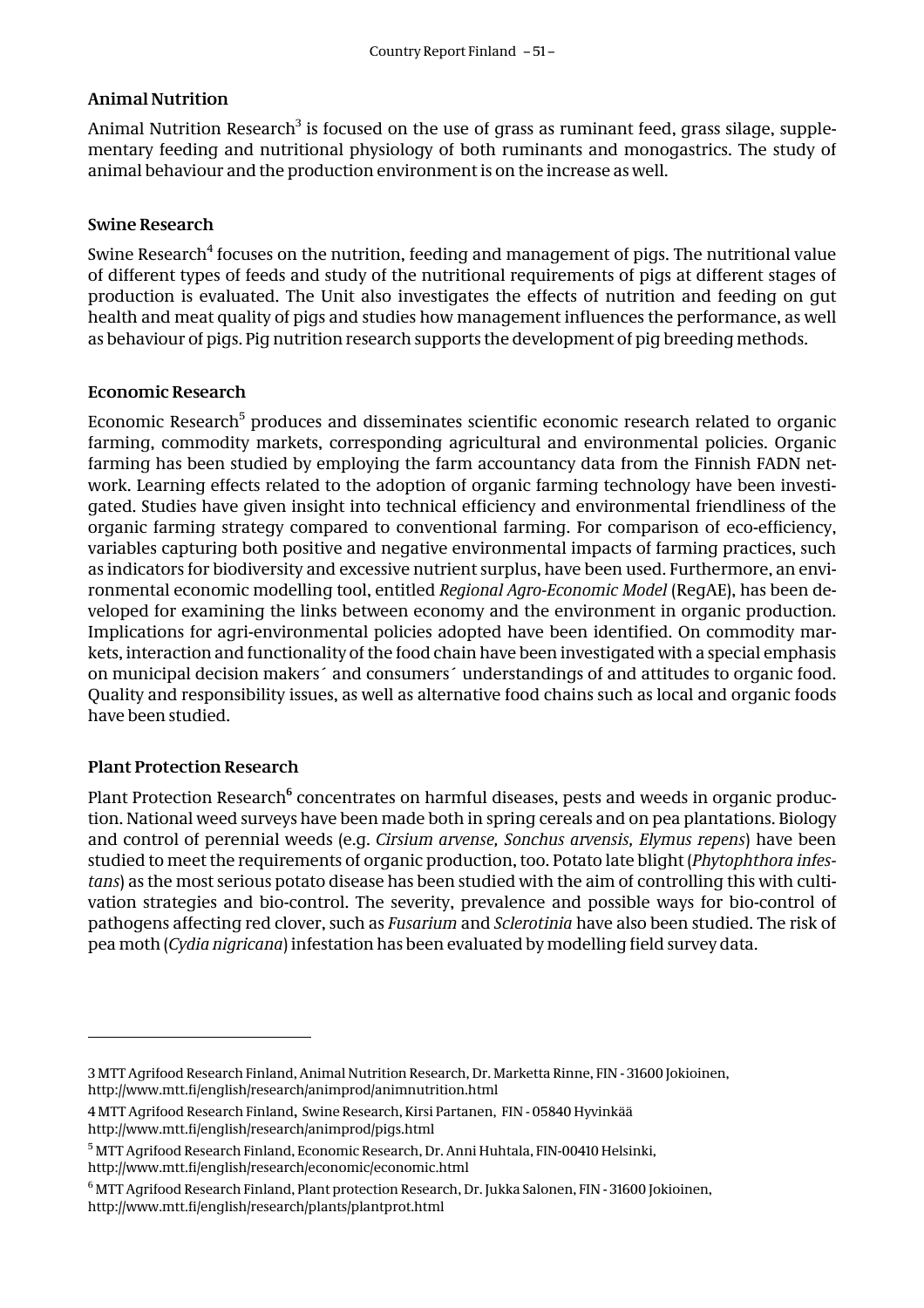#### **2.1.2 University of Helsinki**

#### **Ruralia Institute in Mikkeli**

The main focus of the Ruralia Institute in Mikkeli<sup>7</sup> is to give education and courses at the university level. This teaching is strongly supported by the research activities of the Unit. Priorities in the research strategy of the unit are: 1) Sustainability discourses, sustainability as a methodological challenge, 2) sustainable food systems, 3) learning citizen-consumers and 4) welfare of production animals.

#### **Department of Animal Science at the Faculty of Agriculture and Forestry**

The Department of Animal Science at the Faculty of Agriculture and Forestry $^8$  focuses on animal breeding and animal nutrition research. The field of animal nutrition covers research from feed production and nutrition physiology to composition and quality of animal products. Animal welfare and environmental issues have connections to the nutrition research strategy. Research related to organic animal production has been carried out in several research projects.

#### **Section for Animal Hygiene at the Faculty of Veterinary Medicine**

The Section for Animal Hygiene at the Faculty of Veterinary Medicine<sup>9</sup> has been working with issues related to farm animal ethology and welfare since the 1980s. The research field has grown rapidly since the mid-1990s, resulting e.g. in the establishment of the Research Centre for Animal Welfare, which is a multidisciplinary research group with members from different departments and faculties at the University of Helsinki. The group focuses on issues like ontogeny, environmental enrichment, rest and sleep, as well as challenges in modern production systems. As animal welfare is a central value in organic animal husbandry, many of the projects relate directly or indirectly to organic animal production. The focus on organic farming grew in 2004, when a new 4 year professorship was established at the Department of Clinical Veterinary Medicine, in cooperation with the Ruralia Institute in Mikkeli (part of the University of Helsinki). This professorship is on animal welfare, with special focus on organic animal production and with farm animal ethology as a central scientific theme.

Some of the activities of the Faculty of Veterinary Medicine take place on the Saari estate $^9$  located in Mäntsälä. The rural environment of the Saari Unit is ideally suited to practical instruction on food animals. The Unit interacts closely with the surrounding community and provides it with the latest scientific information. Research conducted at the Unit focuses on food animals. The largest research group is studying mastitis, while the research group examining the reproduction and longevity of pigs has obtained more external funding than any of the other groups. Other topics of research include the respiratory diseases and limb disorders of ruminants, as well as other infectious diseases. In addition, smaller, active research groups are studying equine and cattle reproduction and sperm. The Unit also studies the health of animals in organic production.

<sup>&</sup>lt;sup>7</sup> Helsinki University, Ruralia Institute, Mikkeli Unit Dr. Jouni Kujala, Lönnrotinkatu 3-5, FIN - 50100 Mikkeli Finland, www.mtkk.helsinki.fi/english/eng\_index.htm

 $^8$  Helsinki University, Faculty of Agriculture and Forestry, Department of Animal Science, Dr Aila Vanhatalo, FIN-00014 University of Helsinki, www.animal.helsinki.fi/english/index.html

 $^9$ Helsinki University, Faculty of Veterinary medicine, Kristiina Dredge, Saari unit, Pohjoinen pikatie 800, FIN-04920 Saarentaus, http://www.vetmed.helsinki.fi/saari/english/index.htm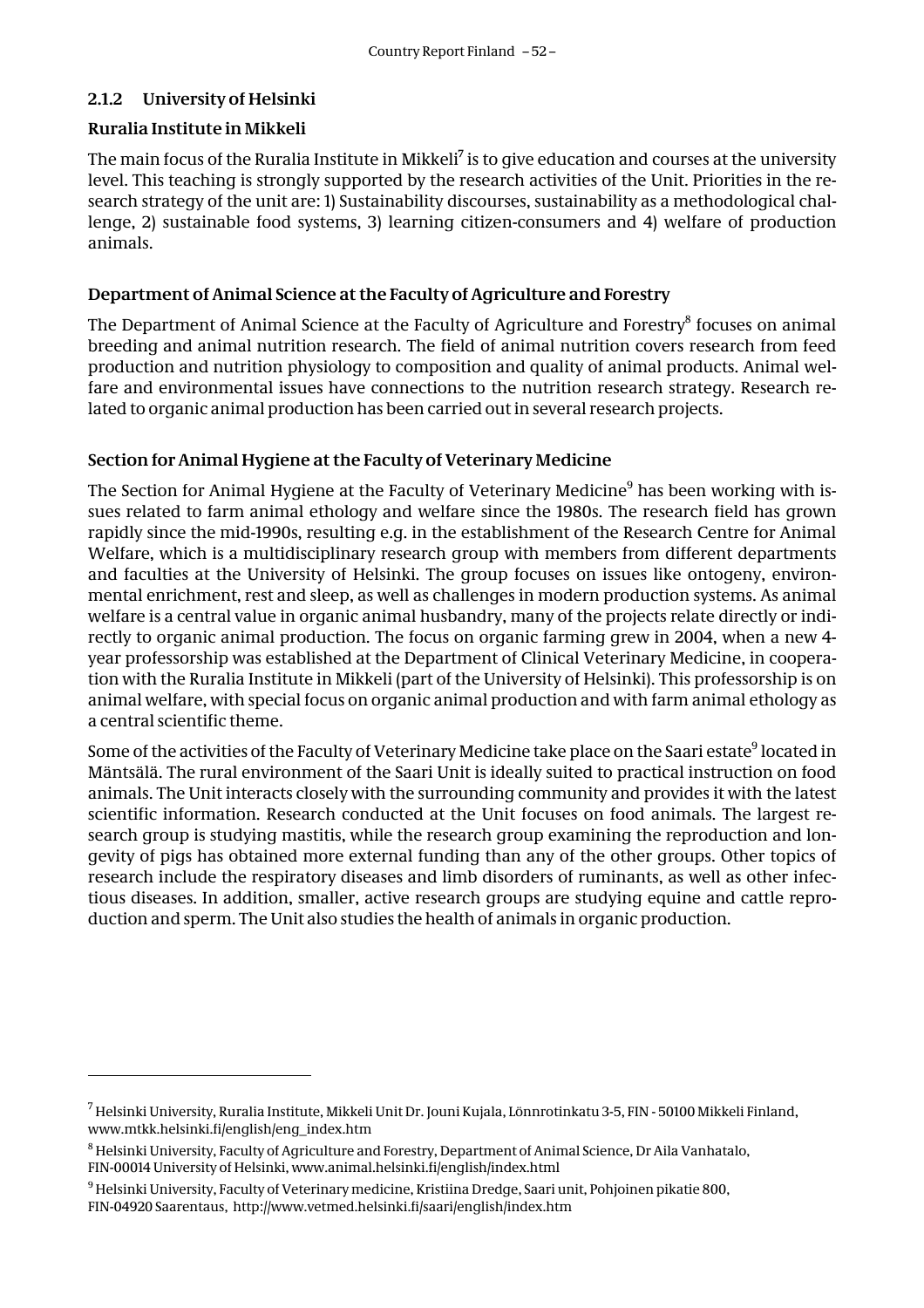#### **Department of Food and Environmental Hygiene, University of Helsinki (HU/DFEH) and Department of Risk Assessment at the National Veterinary and Food Research Institute (EELA/DRA)**

There are two institutes in Finland doing research on food safety and pathogens: The Department of Food and Environmental Hygiene, University of Helsinki (HU/DFEH)<sup>10</sup> and the Department of Risk Assessment at the National Veterinary and Food Research Institute (EELA/DRA)<sup>11</sup>. HU/DFEH has special expertise in molecular biological detection and characterization methods and in understanding the epidemiology and contamination routes of psychrotrophic food-borne pathogens. EELA/DRA has special expertise in modelling of food production chain from farm to table and scientific risk assessment.

#### **2.1.3 University of Joensuu**

#### **The Karelian Institute**

 $\overline{a}$ 

The Karelian Institute is a research unit of the University of Joensuu<sup>12</sup>. The Institute consists of three departments: Ecology, Humanities and Social Sciences. Research on organic production has been carried out in the Department of Social Sciences. The focus has been in empirical studies on organic farmers' motivation and decision-making, and the process of rapid expansion of organic production (institutionalisation, professionalisation, conventionalisation). Presently, the social meanings and development of organic production as a part of the greening food system and the actor networks around this process are studied. Organic production is seen as a tool for rural policy.

#### **2.1.4 National Consumer Research Centre**

The food studies at the National Consumer Research Centre<sup>13</sup> produce information on the views and expectations of consumers concerning food, food production and the food chain. The objective is to enhance the understanding of consumers' practices related to food purchasing, food preparation, eating and food economy in general. In addition, the studies focus on the views and interpretations of consumers concerning food safety as well as liability, quality and reliability of the actors in the food chain. The approach of the research group is multidisciplinary and consumeroriented. In the case of organic food, the focus is on consumers' understandings and conceptualisations of organic food.

#### **2.1.5 VTT Technical Research Centre of Finland**

VTT Technical Research Centre of Finland<sup>14</sup> is a contract research organisation involved in numerous international assignments. VTT provides a wide range of technology and applied research services for its clients. The core technological competences of the 'Food Biotechnology' knowledge centre at VTT are food structure engineering, processing technologies for healthier

<sup>&</sup>lt;sup>10</sup> Helsinki University, Faculty of Veterinary medicine, Department of Food and Environmental Hygiene, hannu.korkeala@helsinki.fi, riitta.maijala@helsinki.fi, Agnes Sjöbergin katu 2, FIN - 00014 University of of Helsinki http://www.vetmed.helsinki.fi/english/research\_food.htm

<sup>&</sup>lt;sup>11</sup> The National Veterinary and Food Research Institute of Finland EELA, Department of Risk Assessment, Dr. Vesa Myllys, Mustialankatu 3, FIN-00790 Helsinki, www.eela.fi/en/index.html

<sup>12</sup> University of Joensuu, Karelian Institute, Department of Social Sciences, Dr. Eeva Kuusela, P.O.Box 111, FIN - 80101 Joensuu, http://www.joensuu.fi/ktl/index.php?profiili=24

<sup>13</sup> National Consumer Research Centre, Dr. Johanna Mäkelä, P.O.Box 5, FIN - 00531 Helsinki, http://www.kuluttajatutkimuskeskus.fi/?l=en

<sup>&</sup>lt;sup>14</sup> VTT Technical Research Centre of Finland, Biotechnology, Anne Arvola, P.O.Box 1000, FIN - 02044 VTT, Finland, http://www.vtt.fi/services/cluster4/index.jsp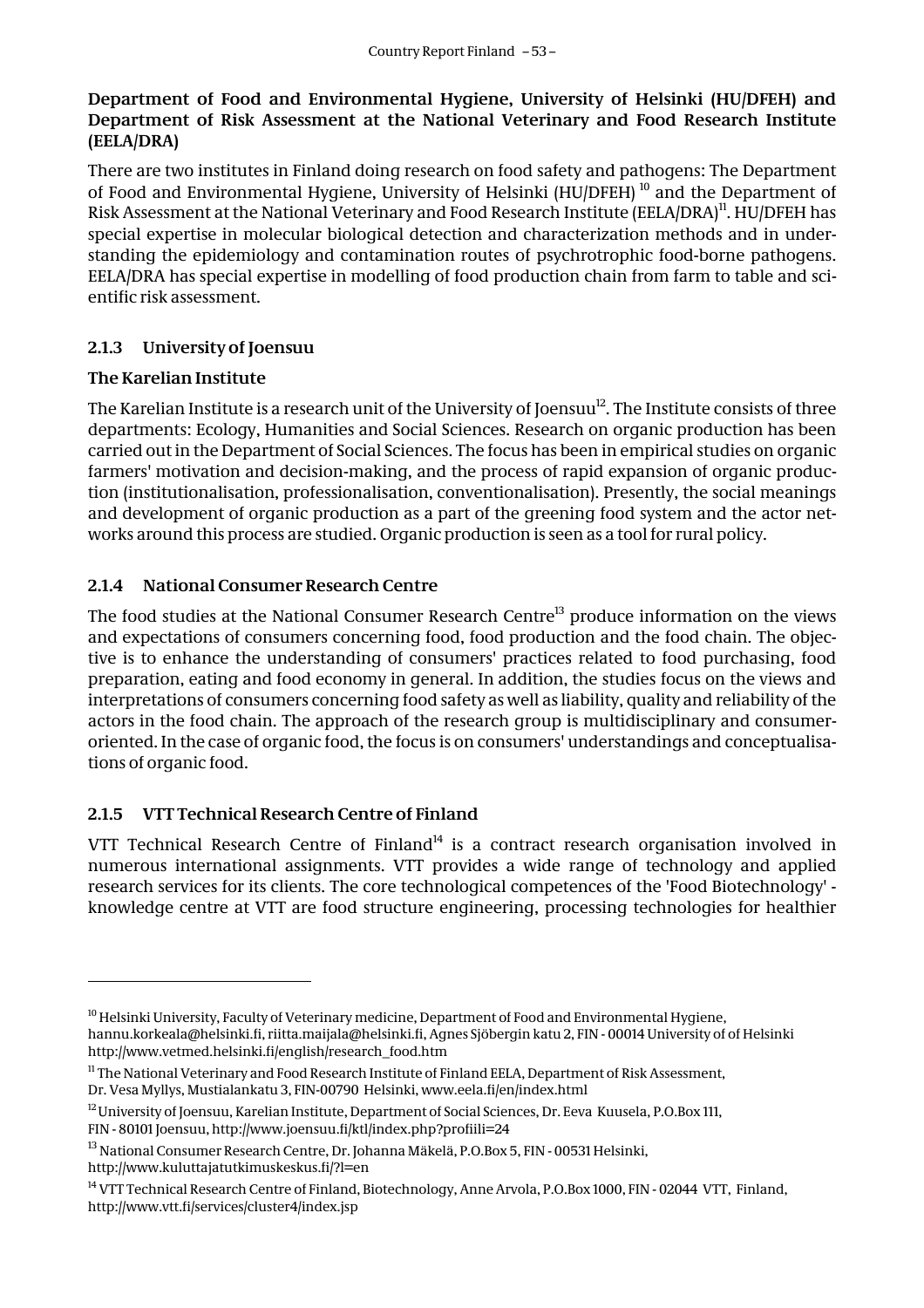products, beneficial microbes in foods and food processes, as well as consumer science and food choices. The most important customer segment is the food industry. Research and development is carried out in joint interdisciplinary projects with industry and universities or in confidential contract work with industrial customers. Organic food related research at VTT is part of wider interest in understanding factors and mechanisms behind consumers' food choices. These factors include consumer beliefs, attitudes and perceived sensory quality.

#### **2.1.6 Work Efficiency Institute (TTS Institute)**

The Agricultural Department of the TTS Institute<sup>15</sup> concentrates on applied technological research and development of rural industries. The main focus is to combine human labour and technology in rural production in an economically and ecologically sustainable way. While specialising in the organisation of farm work and the development of working methods, economically efficient and ecologically sustainable production, as well as energy saving and occupational safety are also promoted. The studies are carried out in cooperation with domestic or foreign research institutes, related industry, organisations and the business community.

#### **2.1.7 Financing**

 $\overline{a}$ 

Most of the funding for organic farming research has been supported by the Finnish Ministry of Agriculture and Forestry either through the budgets of its research institutes (mainly MTT Agrifood Research Finland) or through financing research projects from its non-committed research budget. The Academy of Finland and Tekes - the National Technology Agency - have also supported research on organic farming, but only in a small number of projects. In recent years, the cooperation between these major players has developed in terms of joint programmes and consultations in the project selection phase.

#### **2.1.8 Coordination and planning of the research**

In 2001, Finnish researchers in the field of organic farming set up a network, the Finnish Research Network on Organic Agri-Food Systems (ReNOAF)<sup>16</sup>. The aim is to promote the interaction between researchers, establish the research topics for research programmes in Finland and to have joint research projects. The work is voluntary and there is no separate financing for it. The communication in ReNOAF operates via an e-mail list and meetings of theme groups (society and environment, products and markets, plant production, animal production, soil science).

In other respects, the organisation and coordination of organic agri-food research is embedded in the regular planning process of the research organisations involved.

Along with this new Research Programme, the ReNOAF is an organ coordinating and developing the national organic agri-food research of high quality. One important aim is to have extensive communication between research and interest groups. This takes place via research seminars, workshops, research education and a research project database. In the network, there is close interaction between organic and conventional agri-food research, which benefits the whole research field. This is an example to be extended to the whole field of Finnish agri-food research as well as international research.

<sup>&</sup>lt;sup>15</sup> TTS Institute, anna-maija.kirkkari@tts.fi, P.O.Box 28, FIN-00211 Helsinki, Finland, www.tts.fi/uk/index.html;

<sup>16</sup> Finnish Research Network on Organic Agri-Food Systems (ReNOAF), c/o MTT Agrifood Research Finland, Ecological Production, Arja Nykänen, FIN-51900 Juva, http://www.agronet.fi/luotu/eng/contact.htm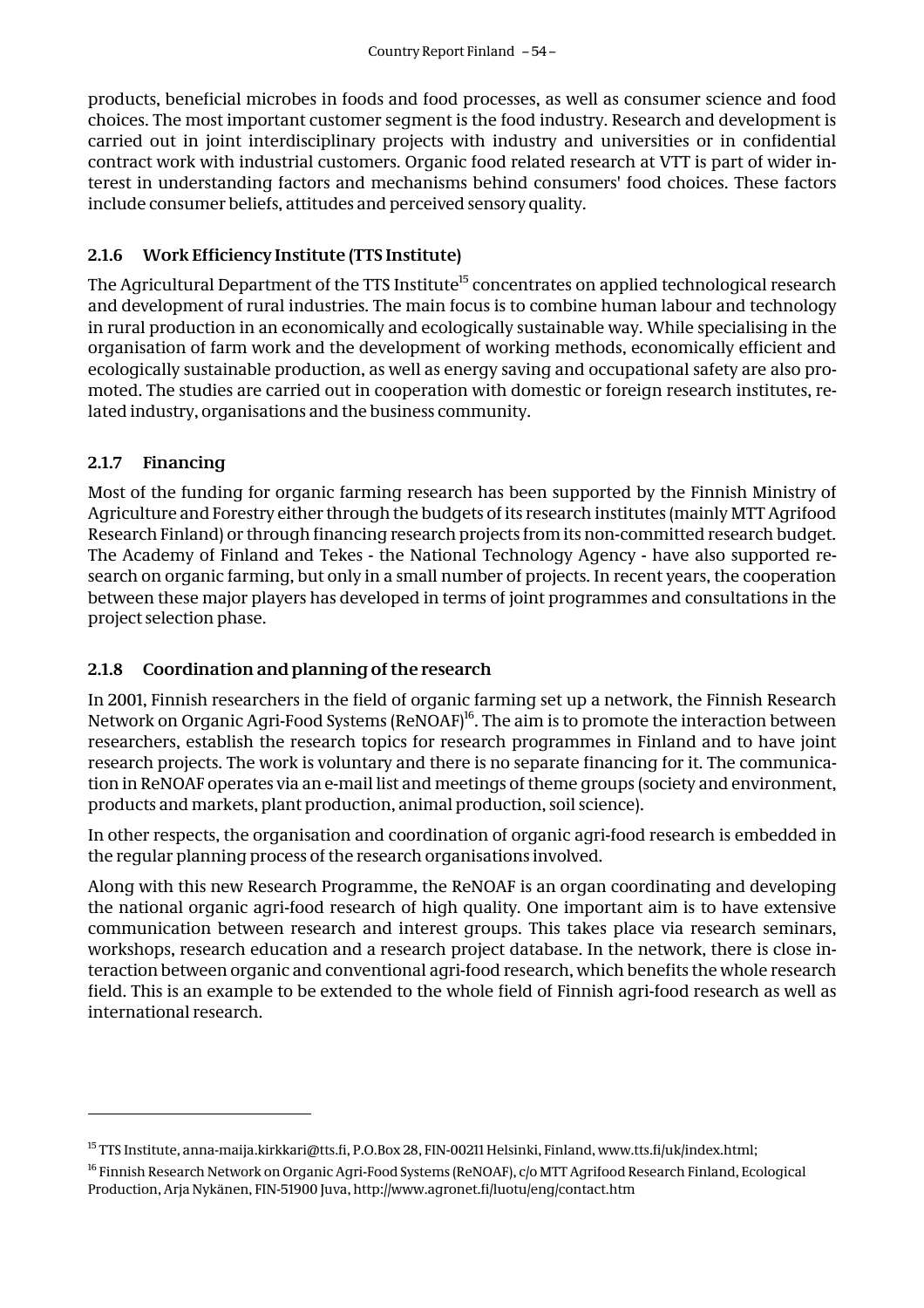#### **2.1.9 Main stakeholder organisations**

The most important stakeholder organisations<sup>17</sup> in Organic Food and Farming are: Luomuliitto – Finnish Association for Organic Farming, Pro Agria - Rural Advisory Centre (national and local ones), the Plant Production Inspection Centre (KTTK, supervises organic agricultural production), Finnish Consumer Association, Finnish Ministry of Agriculture and Forestry, Ministry of the Environment, Ministry of the Interior, Ministry of Trade and Industry, Finnish Environment Institute, Regional Environment Centres, companies operating in the whole food chain, regional food chain actors and municipal officials.

#### **3 Research programmes**

The first research programme on Organic Food and Farming in Finland was launched in 1991. This programme was called 'Research Programme on Organic Production of the Agricultural Research Centre of Finland 1992-1995' (updated for 1995-1997). Research topics were prioritised by a questionnaire sent to actors in the food chain. The most important topics concerned plant production (composting, biological nitrogen fixation and soil), animal husbandry (feeding as well as behaviour of animals and production environments). Economic research was involved in all studies. Financing came from the MTT's own budget. The second programme was called 'Research Programme on Organic Food and Farming 1998-2002' and it also included a 'Research Programme on Agricultural Engineering in Organic Farming'. This programme was a result of expert group discussions. Research topics of this programme were aimed to cover the entire food chain. There was no special financing for this programme.

At the moment, there is a research programme funded by the Finnish Ministry of Agriculture and Forestry 2003-2006. In 2001, the Ministry appointed a specific working group to prepare a proposal for a comprehensive Research Programme for Organic Food and Farming. As a result, a three-yearprogramme in this field was launched in October 2002. The programme consists of 15 projects on different themes covering the whole food chain (Table 1). Projects are organised under the following priority areas for research: quality and risks of organic food, consumer oriented product development, maintenance of soil fertility, safe recycling of organic waste, improved production of seeds, improved production of organic milk and meat, animal welfare and organic farming, local food systems, and role of organic farming in multifunctional and pluriactive agriculture.

<sup>&</sup>lt;sup>17</sup> For the addresses of these stakeholder organisations please check the address database of www.organic-europe.net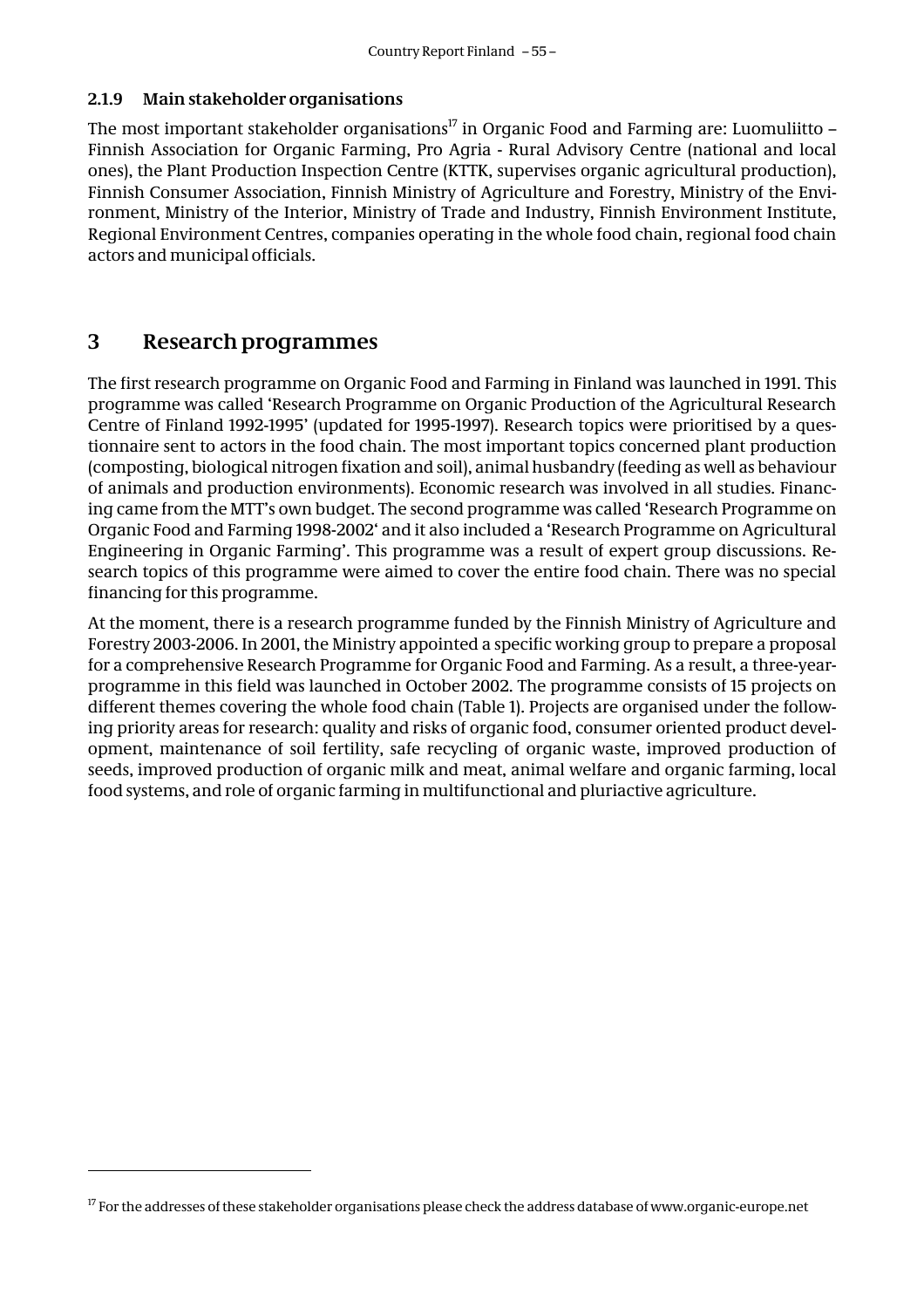| <b>No</b> | Project name                                                                                                        |
|-----------|---------------------------------------------------------------------------------------------------------------------|
| 1         | Red clover efficiently into organically produced milk                                                               |
| 2         | Quality beef with efficient suckler cow production                                                                  |
| 3         | Organic egg production: management of animal welfare and food safety                                                |
| 4         | Emerging food-borne pathogens (EHEC) in primary production                                                          |
| 5         | Risk assessment on food safety risks in organic pork production:<br>pathogenic Yersinia and Listeria monocytogenes  |
| 6         | Development of meat-bone meal as organic fertilizer                                                                 |
| 7         | Waste composts in organic crop production – Future risks and possibilities                                          |
| 8         | On-farm soil quality assessment                                                                                     |
| 9         | Control of potato late blight by caraway oil in organic farming                                                     |
| 10        | Disease management in organic seed potato production                                                                |
| 11        | Specialisation of organic farms through cooperation                                                                 |
| 12        | Local food system: impacts and learning challenges                                                                  |
| 13        | Consumers, decision makers and local or organic food. Possibilities of SMEs                                         |
| 14        | Frontiers of organic and conventional farming technologies -<br>Environmental efficiency, productivity and learning |
| 15        | Interaction between actors of organic demand-supply chain                                                           |

*Table 1: Projects under the programme of Ministry of Agriculture and Forestry (MMM-FI) 2003-2005)*

*Table 2. The financial expenditure on the Organic Food and Farming Research Programme of the Ministry of Agriculture and Forestry (MMM-FI) per research topic (Euro)*

|                                  | Projects    | 2003    | 2004    | 2005    |
|----------------------------------|-------------|---------|---------|---------|
| Farming systems                  | 2,11        | 164370  | 368 630 | 222500  |
| Animal husbandry                 | 1,2,3       | 396350  | 814990  | 616500  |
| Crop production                  | 1,6,9,10    | 320600  | 372960  | 287000  |
| Soil                             | 1,7,8       | 155300  | 264960  | 236300  |
| Environmental aspects            | 14          | 70 000  | 111 000 | 70 000  |
| Food systems                     | 3,4,5,12,15 | 386080  | 671160  | 598 000 |
| Values, standards, certification | 13          | 121500  | 204 200 | 198 000 |
| Information management           |             |         |         |         |
| <b>Total</b>                     |             | 1614200 | 2807900 | 2228300 |

# **4 Financing**

The first two research programmes on Organic Food and Farming were financed by different financing bodies and the projects competed for money with research projects concerning conventional farming. The main financer for agricultural research in Finland has been the Ministry of Agriculture and Forestry. The Academy of Finland, Ministry of Environment and Tekes - the National Technology Agency - have also supported research on organic farming, but only in a small number of projects.

At the same time with the Organic Food and Farming Research Programme of the Ministry of Agriculture and Forestry (MMM-FI), there are some other projects under way as well. The total annual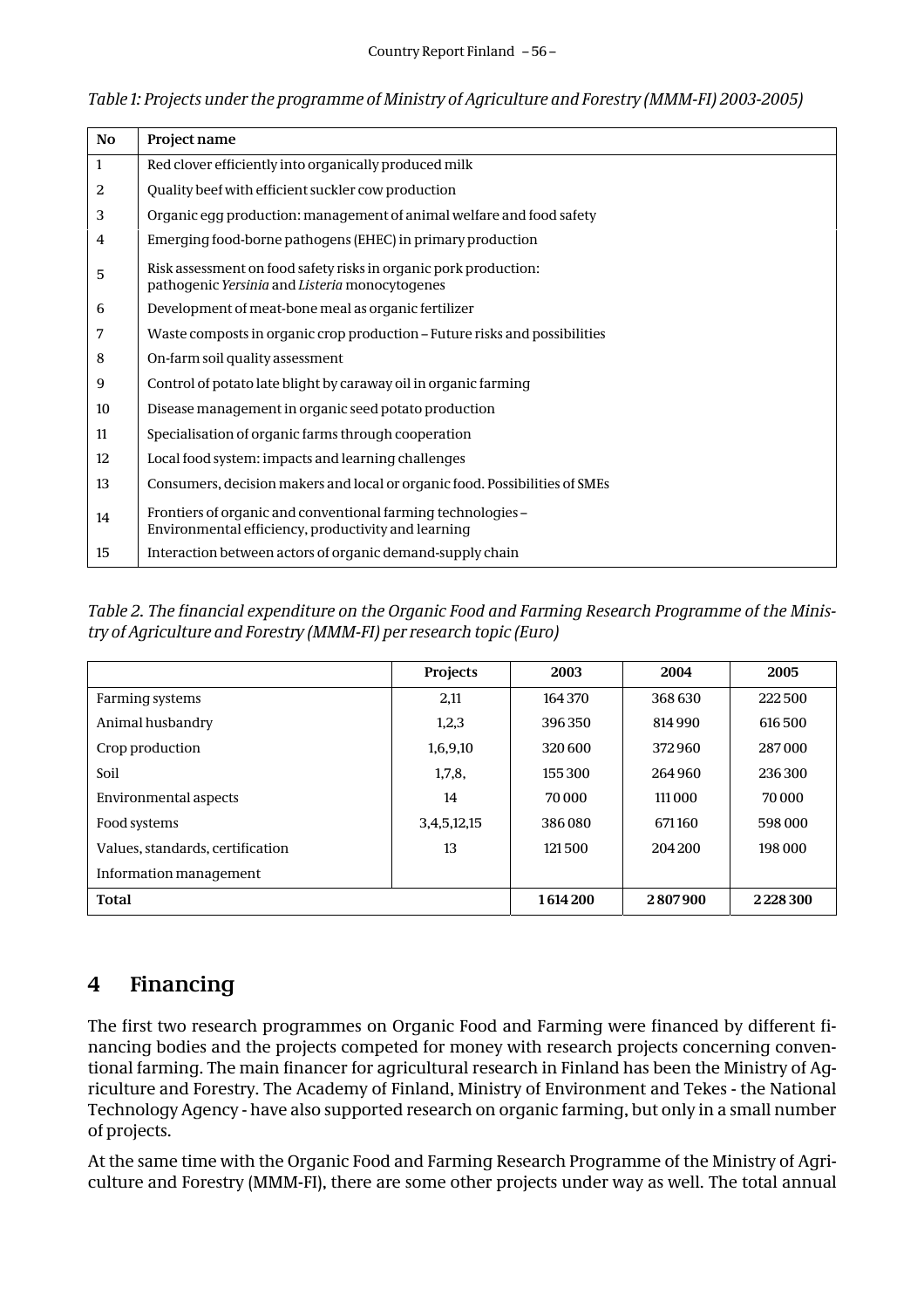expenditure on Organic Food and Farming research in Finland according to research topic is presented in table 3.

|                                  | 2000     | 2001     | 2002     | 2003     | 2004     | 2005     |
|----------------------------------|----------|----------|----------|----------|----------|----------|
| <b>Farming systems</b>           | 393907   | 240481   | 327679   | 351408   | 469909   | 222 500  |
| Animal husbandry                 | 198142   | 373 213  | 254809   | 545927   | 919757   | 616500   |
| Crop production                  | 843112   | 1340428  | 1749 921 | 1647173  | 1118 520 | 342000   |
| Soil                             | 81328    | 125125   | $\theta$ | 155300   | 264964   | 236300   |
| <b>Environmental aspects</b>     | 102459   | 383515   | 431614   | 440254   | 362266   | 70 000   |
| Food systems                     | 117670   | 168 657  | 228104   | 538422   | 915 933  | 598 000  |
| Values, standards, certification | $\bf{0}$ | $\Omega$ | $\Omega$ | 180242   | 205 533  | 368 000  |
| Information management           | $\bf{0}$ | $\Omega$ | $\Omega$ | $\theta$ | 0        | $\Omega$ |
|                                  | 1736 618 | 2631419  | 2992127  | 3858726  | 4256881  | 2453300  |

*Table 3. Annual budgets (in Euro) of Organic Food and Farming research in Finland from 2000 onward, according to research topics*

Most of the Organic Food and Farming research in Finland, about 70-95 %, is carried out at the MTT Agrifood Research Finland. The rest is done at the universities (mainly the University of Helsinki) and other institutes. The distribution of funds used in Organic Food and Farming research according to the institutes in different years is presented in figure 1.



*Figure 1. The amount of Organic Food and Farming research funds (million EUR) in Finland from 2000 according to institutes*

The maintenance and financing of research facilities takes place through the institutes' own budget money. The actual research activities with the related facilities are financed through research projects, which are mainly financed by external money.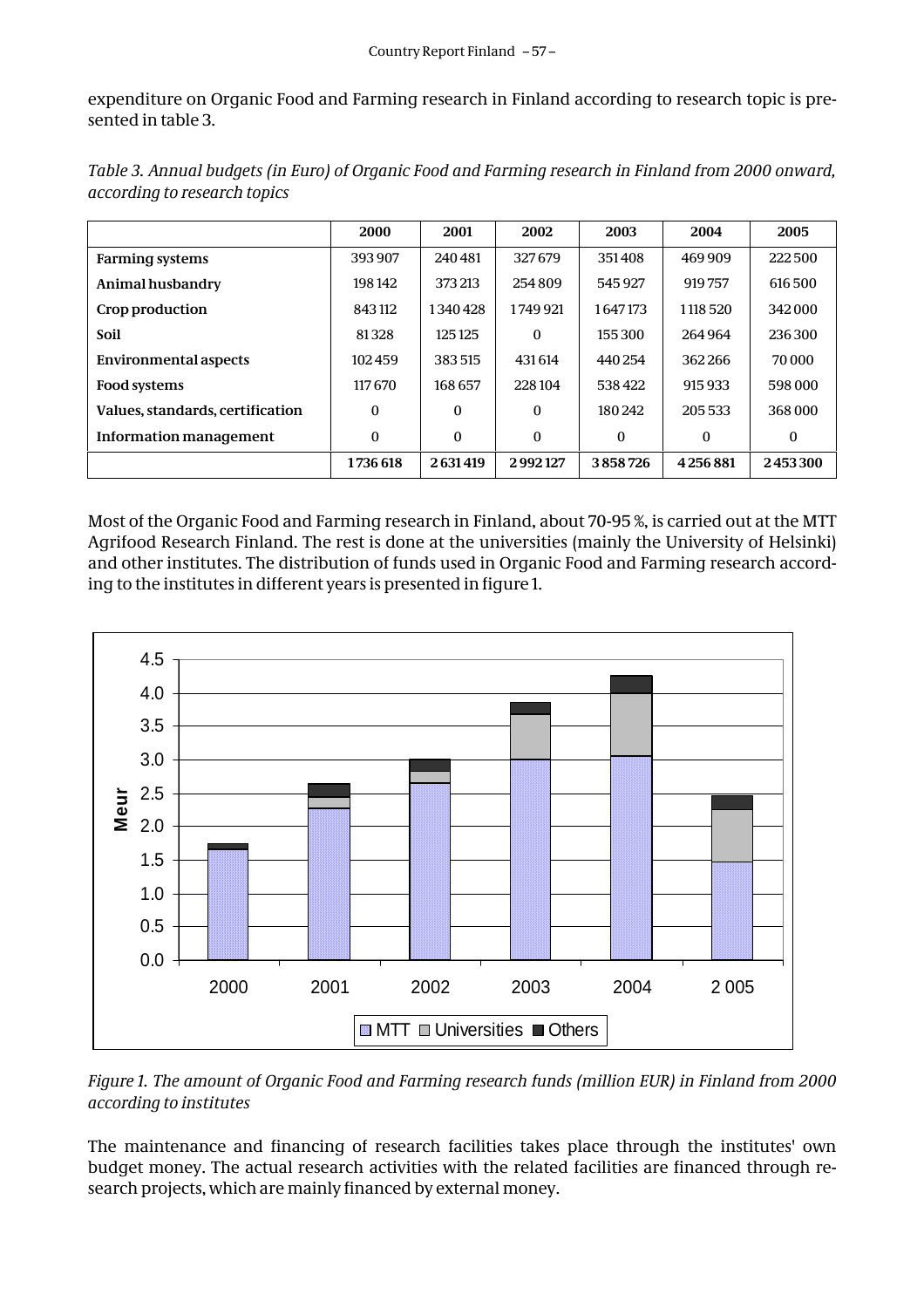# **5 Research facilities**

In Finland, the main research facilities for research in Organic Food and Farming concern organic plant production – research fields and leaching fields with different crop rotations and farming practices. One cattle building is used for organic animal production research. One mass spectrometer is available for <sup>15</sup>N-measurements. Fistulated cows can be used for research on organic production as well.

#### **Partala experimental farm**

The fields of Partala experimental farm<sup>18</sup> with an area of 28 hectares (owned by the MTT Agrifood Research Finland) have been under organic farming since 1985. Nowadays they are under crop rotation of organic dairy farming consisting of 2-year-old clover based leys, pulse crops and vetch based green fodder. The soil type is moraine soil and the nutrient status is quite diverse. The farm is situated in Eastern Finland (62 $^{\circ}$  N 27 $^{\circ}$  E). The annual rainfall is about 650 mm, average temperature 3.5°C, growing season 190 days and effective temperature sum 1250°C. There is also a two hectare spatial field, where lots of chemical, physical and biological parameters, as well as quality and quantity of clover based ley have been determined on 105 plots to determine the variability of these parameters spatially. Nutrient leaching data have also been collected from certain plots.

#### **Karila experimental station**

The fields of Karila experimental station<sup>19</sup> (owned by the MTT Agrifood Research Finland) have been partly under organic farming since 1995 (four hectares) and partly since 2001 (5.5 hectares). Nowadays they are under crop rotation of organic dairy farming consisting of 2-year-old clover based leys, pulse crops and vetch based green fodder. Soil type is fine sand. The station is situated in eastern Finland (61° N 27° E). The annual rainfall is about 650 mm, average temperature 3.1°C (growing season 12.6°C), growing season about 160 days and effective temperature sum 1200°C.

#### **Stockless organic farm, Kourla**

The Organic Research Farm Kourla<sup>20</sup> (owned by the MTT Agrifood Research Finland) is situated in southern Finland (60° N 24° E). The fields of 20 hectares have been under organic farming since 1994. The main soil type is clay soil and crop rotation consists of clover based leys, vetches, cereals and oil seed hemp. The farm is further developed as a model for stockless organic farming. Planning and book keeping is launched using different programmes. Records of soil fertility are regularly made. The plots are offered to other units for experiments. Detailed research projects are planned yearly.

#### **Muuruvesi College and Organic Farm**

Muuruvesi Organic Farm (owned by the Savo Vocational College) is situated in Eastern Finland (63° N 28° E). The fields of Muuruvesi farm have been under organic farming partly since 1988 and the whole farm since 1995. The arable area is 145 hectares and the soil type is mainly silt, containing 3- 6% organic matter. The crop rotation consists of silage, pasture, hay, oats, barley and peas. The farm has had organic milk production since 1998. There are 60 cows and average milk yield is 9500 kg/year. A new cowshed was built in 2001 and now it is possible to make feeding experiments with cows in 2-3 groups.

<sup>18</sup> http://orgprints.org/5566/

<sup>19</sup> http://orgprints.org/5576/

<sup>20</sup> http://orgprints.org/5637/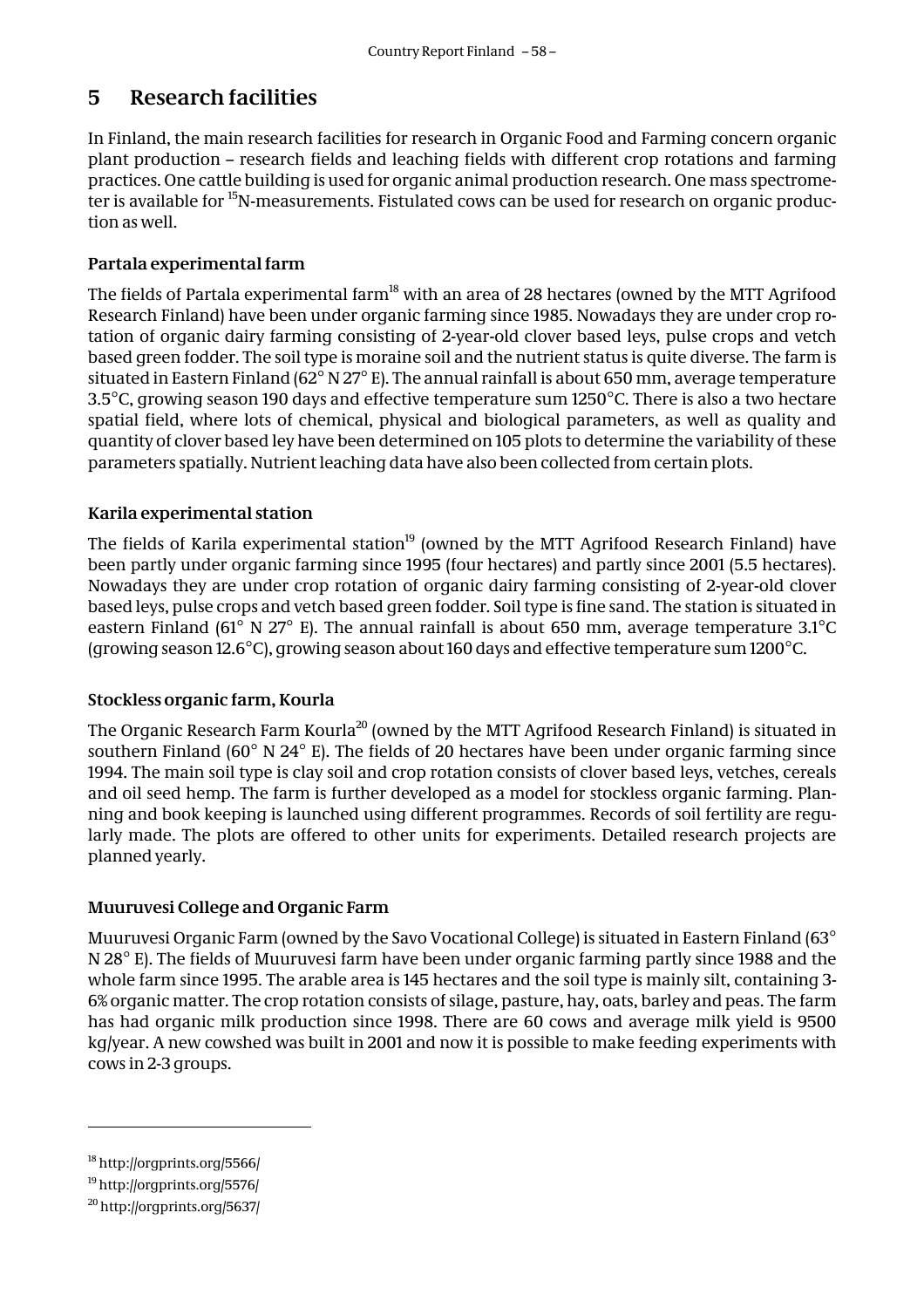There is also 3000  $\mathrm{m}^2$  of greenhouse are in the organic production of tomatoes and cucumber and some pepper, honeydew melon and aubergine.

#### **Toholampi leaching field**

Toholampi leaching field (owned by the MTT Agrifood Research Finland) is situated in Western Finland (63° N 24° E). The field consists of 16 plots of 0.16 hectares each. The soil type is fine sand, with five % organic C in the plough layer. There has been an experimental setup with organic and conventional crop rotations since 1997. Plots are sub-drained and water is collected separately from each plot to the observation building, where the volume of water is measured and flow-weighted water samples for analyses are taken manually. Surface water is also collected and measured.

#### **Yöni leaching field**

Yöni leaching field (owned by the MTT Agrifood Research Finland) is situated in south-western Finland (60° N 23° E). The soil type of the field is clay, with four percent of organic C in the plough layer. There are six plots, 0.5 hectares each. Two plots have been under organic farming since 1993, two plots are under conventional farming and two plots are under natural grassland. The volume of the water from drainage pipes of each plot is measured automatically and flow-weighted water samples are taken by hand. Surface runoff is conducted to the same measurement system so that the runoff represents the total runoff from the plots. There are four other plots under organic and four plots under conventional farming, but the drainage system does not allow the measurement of runoff from these plots.

## **6 Initiation of research and stakeholder engagement**

The main funding body for agricultural research in Finland, the Ministry of Agriculture and Forestry (MMM-FI), follows a long-term planning process, which produces information about the information needs of the Ministry. MMM-FI has set up a consultative body -the Advisory Board for Agri-Food Research- which consists of 12 experts representing different stakeholder groups (rural extension, policy, industries, research…) to find out the information needs of the society. The Advisory Board presents initiatives to the Ministry as regards to relevant research themes and fields. As a result, MMM-FI makes an open invitation in June for new research projects and, after an evaluation procedure, the decisions are made in March of the following year.

In Finland, new research programmes or priority lists of topics on Organic Food and Farming are initiated mainly via the Finnish Research Network on Organic Agri-Food Systems (ReNOAF). The network consists of researchers and other stakeholders who are interested in Organic Food and Farming research. Different methods have been used to define the research priorities. The most common ones have been meetings and discussions within the network and by hearing other stakeholders. Some enquiries as well as e-mail discussions have also been used. Financers have been invited to discussions to get them involved in the financing of Organic Food and Farming research.

In Finland, no special evaluation of research methodologies used in Organic Food and Farming research has been applied.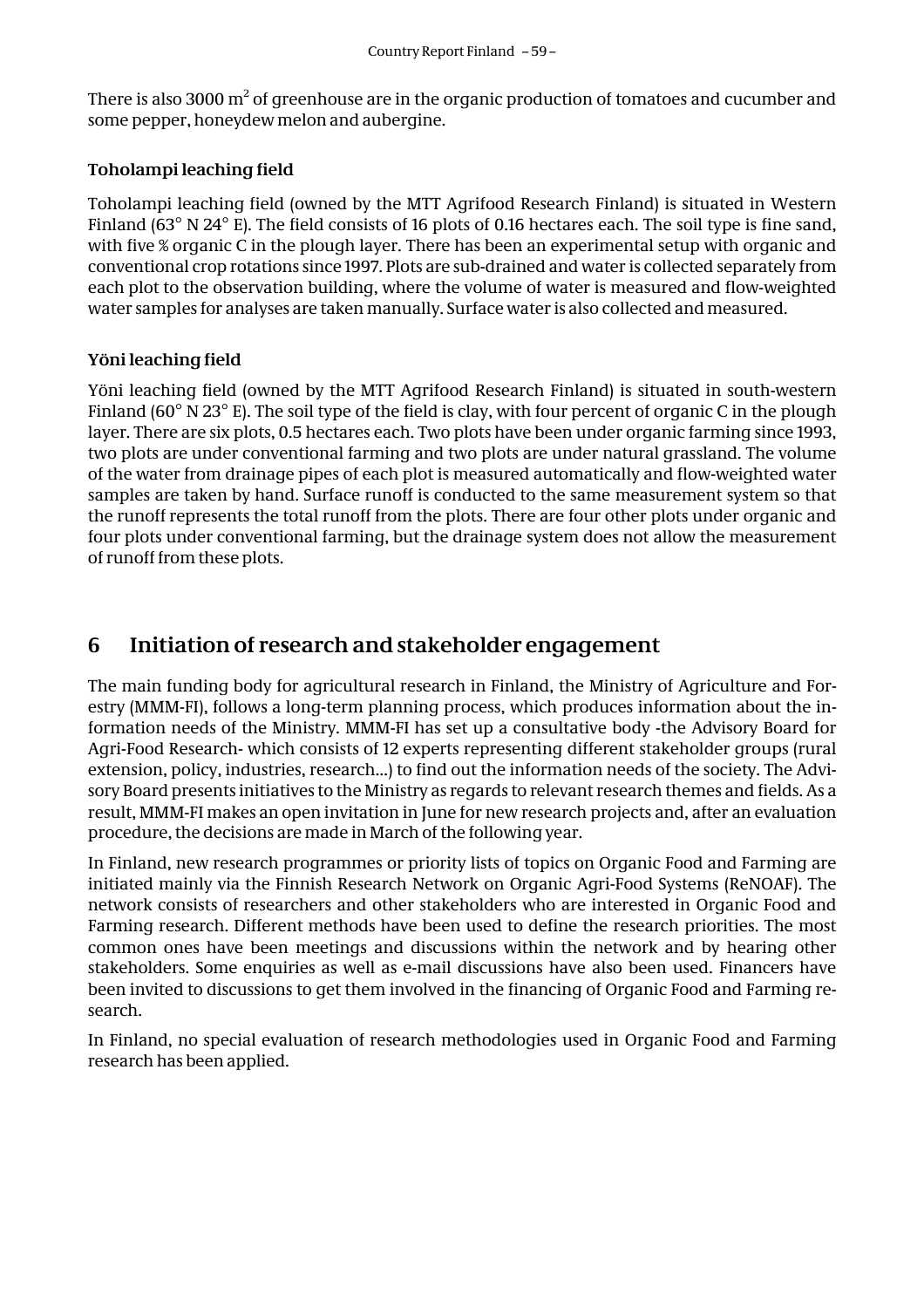# **7 Selection criteria and evaluation procedures**

The main funding body for agricultural research in Finland is the Ministry of Agriculture and Forestry (MMM-FI), the evaluation criteria of this are described below.

Projects funded by MMM-FI are evaluated on the basis of the following criteria:

- Scientific excellence, innovativeness (projects must be of high scientific quality and demonstrate innovative hypothesis, methodology or technology)
- Partnership and resources (projects must demonstrate efficient value-added, cooperation of researchers and the partners and institutes must be able to carry out the project)
- Relevance (projects must fall within the pre-set areas of research, they must produce know-how and/or technology solving a relevant need either in policy preparation or in the development of agriculture)

Each proposal is evaluated by at least three experts. Formerly, the experts were selected amongst the members of the Advisory Board and MMM-FI staff, but in recent years, the number of external experts has been increasing. International evaluation is under consideration and has been piloted in the ongoing research programme of Organic Food and Farming.

The Advisory Board prepares a proposal for a short-list of projects to be funded, to the Ministry. The short list is balanced between different programmes and programme areas. Very often, the number of excellent projects is far beyond the available funding and cuts to the budgets must be made. The Ministry makes the final funding decision, but usually it follows the recommendation of the Board quite closely.

The follow-up of ongoing projects is based on the work of steering groups. These groups are nominated from representatives of interest groups, users of results, and co-financers of the project. The steering group meets the researchers twice a year and it has to give a positive assessment each year to keep the project going. Self-evaluation of the research project has to be included in the final report. Funding is usually based on ex-post payments made once or twice a year.

In Finland, there are no special evaluation criteria for Organic Food and Farming research. The evaluation is based on the normal evaluation procedure, including the balancing of different topics defined in the research programmes.

# **8 Utilisation of research**

Farmers can utilize the research results through advisory bodies, research seminars and articles published in professional journals. On-farm research and participatory research are one way to disseminate research results. Advisory services utilise research through seminars and direct contacts with researchers. Other stakeholders utilise the research via direct contacts with researchers. Research priorities are discussed and formulated together with all stakeholders.

# **9 Scientific education and research schools**

Extensive teaching in Organic Food and Farming is available at the University of Helsinki, while the University of Joensuu offers some individual courses about the topic. Besides study modules in Organic Food and Farming, the University of Helsinki offers degree programmes (BSc, MSc) in Agroecology, which is closely related to Organic Food and Farming. Other Finnish universities offer studies, which may support studies in Organic Food and Farming, mainly courses in environmental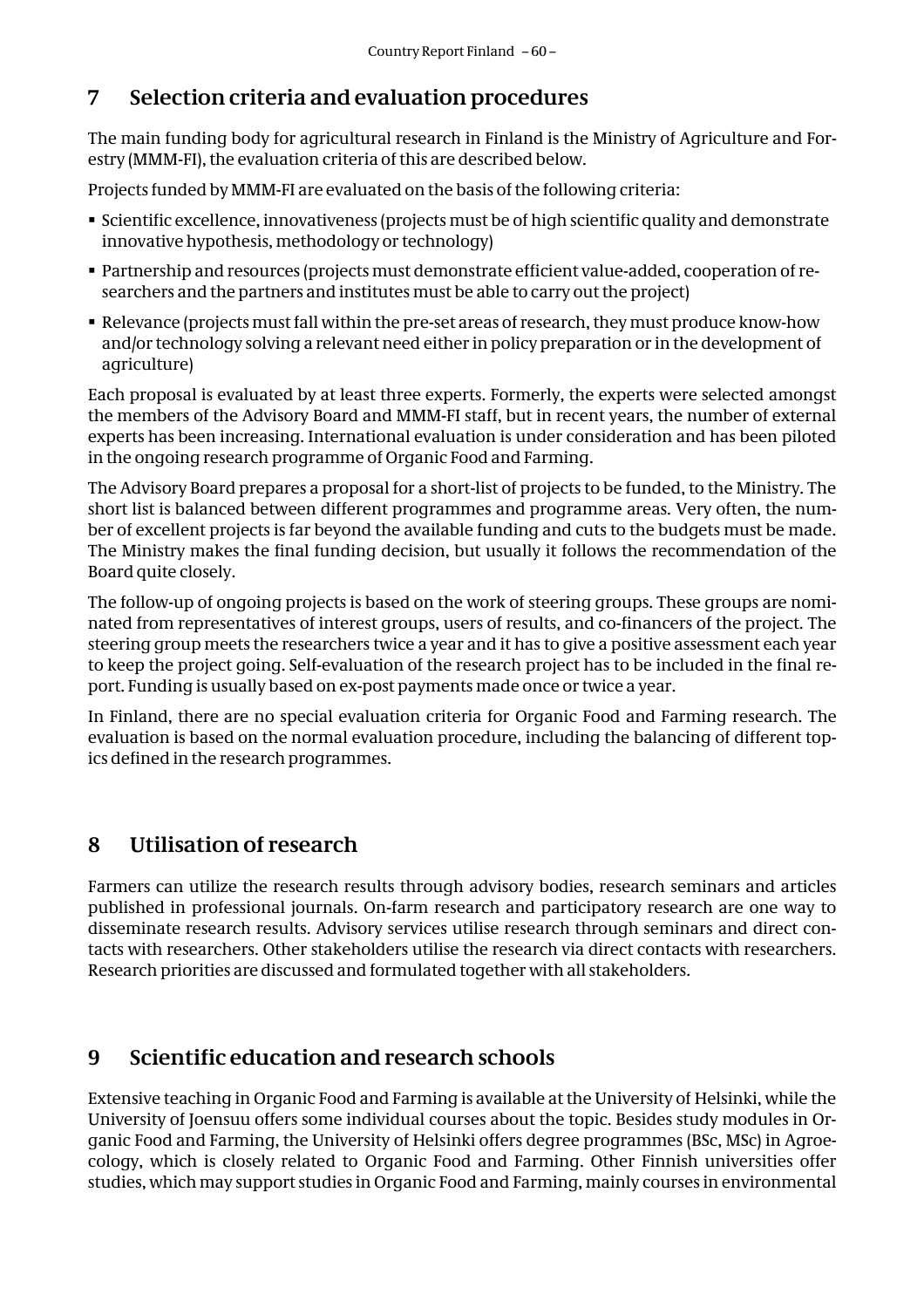issues and sustainable development. Some postgraduate studies for PhD students are also being planned.

The University of Helsinki offers courses for basic studies (25 credits) and intermediate studies (35 credits) in Organic Food and Farming. Advanced studies are also being planned. The studies are organised by the University of Helsinki, Ruralia Institute in Mikkeli. The studies meet the study requirements of the Faculty of Agriculture and Forestry, where the responsible department is the Department of Applied Biology.

The education offers qualifications for critical examination and sustainable development of Organic Food and Farming and prepares students to work specifically in jobs related to the organic food chain. Basic studies give a general view to organic production and underlying principles, while intermediate studies deepen the understanding of current issues in organic production.

In the academic year 2005 – 2006, there are altogether 17 courses, which discuss sustainable development and principles of Organic Food and Farming, primary production (production systems, plants, animals), food production (food, food chains, manufacture, social and economic issues), quality, food systems and case studies. Within these courses, students also have the opportunity to take basic and intermediate literature exams, do practical training, for example, in a research group and carry out projects of their own.

These multidisciplinary studies are meant for all university students regardless of the subject in which they are majoring. Half of the studies (mainly intermediate studies) are also offered for foreign students in English.

Teaching is closely connected to the ongoing research on Organic Food and Farming at the University of Helsinki Ruralia Institute and elsewhere. Teaching applies progressive inquiry and communal learning. Intensive teaching periods, expert lectures, group work, visits to farms and enterprises, e-learning and independent study periods are essential parts of the courses. Several courses are run completely on the Internet.

Teaching and planning staff cooperates with the European Network EONAT<sup>21</sup> and the Nordic network AGROASIS (Nordic School of Agroecology/Ecological agriculture)<sup>22</sup> in order to develop the studies and promote student and teacher exchange.

 $\overline{a}$ 

<sup>21</sup> European Network of Organic Agriculture Teachers[0] ENOAT, www.umb.no/?viewID=7187)

<sup>&</sup>lt;sup>22</sup> Bachelor of Science degree, Specialisation in Ecological Agriculture, Ruralia Institute, FiN-50100 Mikkeli, http://www.mtkk.helsinki.fi/ecostudies/english\_studies.htm or –courses (BSc) in the European Common this is not the same as the agroasis, it is a specialised degree in OF, should this not be mentioned in the text ?It does not say to be the same as AGROASIS, but they cooperate with AGROASIS. I hope it can remain as it is.